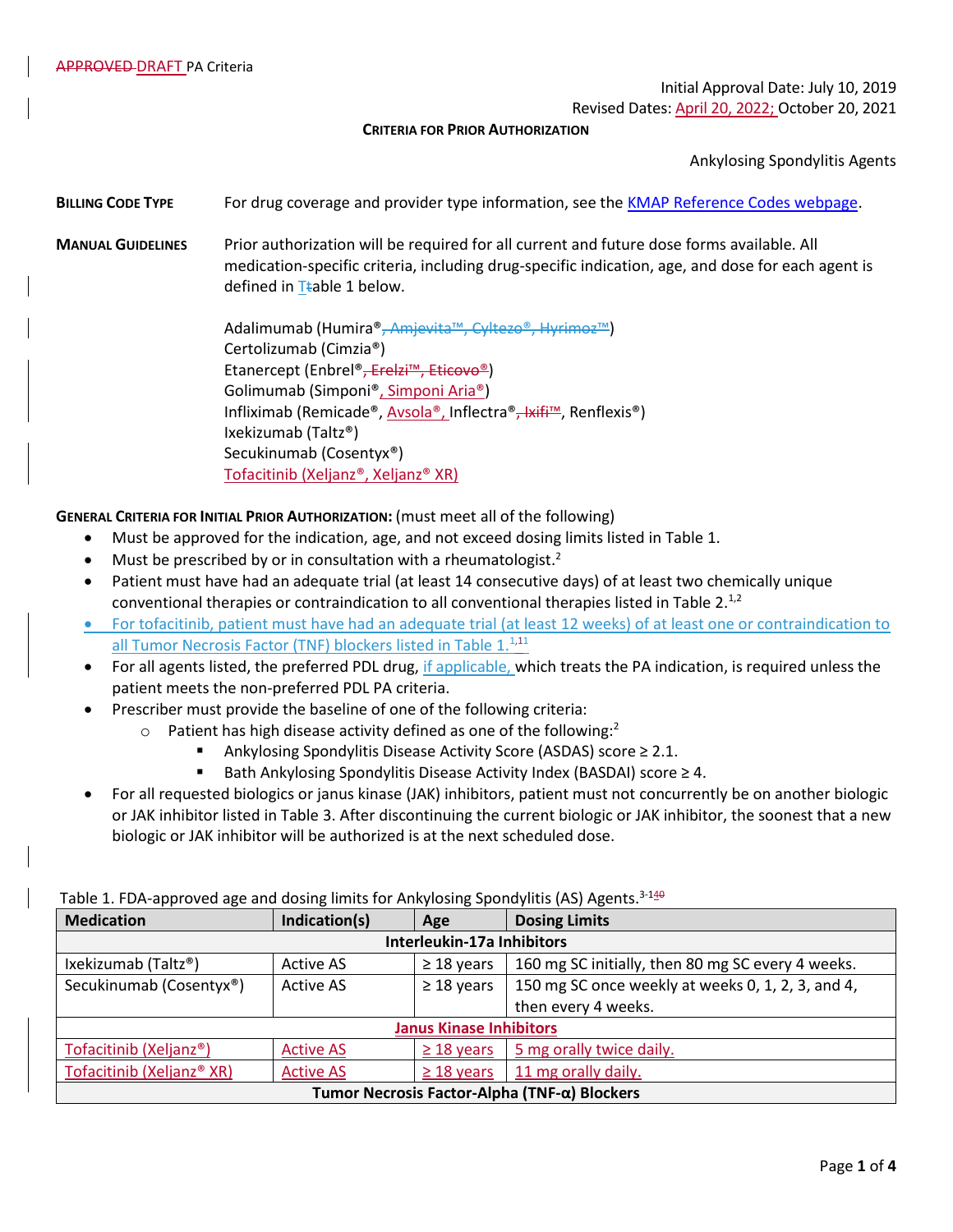### APPROVED DRAFT PA Criteria

| Adalimumab (Humira <sup>®</sup> ,                                                                                                                                                                                                                                                                                   | <b>Active AS</b> | $\geq$ 18 years | 40 mg SC every other week.                          |
|---------------------------------------------------------------------------------------------------------------------------------------------------------------------------------------------------------------------------------------------------------------------------------------------------------------------|------------------|-----------------|-----------------------------------------------------|
| Amjevita <sup>™</sup> , Cyltezo <sup>®</sup> ,                                                                                                                                                                                                                                                                      |                  |                 |                                                     |
| $Hv$ imoz <sup>IM®</sup> ) <sup>**</sup>                                                                                                                                                                                                                                                                            |                  |                 |                                                     |
| Certolizumab (Cimzia®)                                                                                                                                                                                                                                                                                              | <b>Active AS</b> | $\geq$ 18 years | 400 mg initially SC at week 0, 2, and 4 followed by |
|                                                                                                                                                                                                                                                                                                                     |                  |                 | 200 mg every other week or 400 mg every 4 weeks.    |
| Etanercept (Enbrel <sup>®</sup> ,                                                                                                                                                                                                                                                                                   | <b>Active AS</b> | $\geq$ 18 years | 50 mg SC once weekly.                               |
| $Erelzi^{TM}$ , Eticovo <sup>®</sup> ) <sup>**</sup>                                                                                                                                                                                                                                                                |                  |                 |                                                     |
| Golimumab (Simponi®)                                                                                                                                                                                                                                                                                                | <b>Active AS</b> | $\geq$ 18 years | 50 mg SC once monthly.                              |
| Golimumab (Simponi Aria®)                                                                                                                                                                                                                                                                                           | <b>Active AS</b> | $\geq$ 18 years | 2 mg/kg IV at 0 and 4 weeks, then every 8 weeks.    |
| Infliximab (Remicade®,                                                                                                                                                                                                                                                                                              | <b>Active AS</b> | $\geq$ 18 years | 5 mg/kg IV at 0, 2, and 6 weeks, then every $68$    |
| Avsola <sup>®</sup> , Inflectra <sup>®</sup> ,                                                                                                                                                                                                                                                                      |                  |                 | weeks.                                              |
| Renflexis <sup>®</sup> , Inflectra <sup>®</sup> ,                                                                                                                                                                                                                                                                   |                  |                 |                                                     |
| $\frac{1}{1}$ $\frac{1}{1}$ $\frac{1}{1}$ $\frac{1}{1}$ $\frac{1}{1}$ $\frac{1}{1}$ $\frac{1}{1}$ $\frac{1}{1}$ $\frac{1}{1}$ $\frac{1}{1}$ $\frac{1}{1}$ $\frac{1}{1}$ $\frac{1}{1}$ $\frac{1}{1}$ $\frac{1}{1}$ $\frac{1}{1}$ $\frac{1}{1}$ $\frac{1}{1}$ $\frac{1}{1}$ $\frac{1}{1}$ $\frac{1}{1}$ $\frac{1}{1}$ |                  |                 |                                                     |

SC: subcutaneous. IV: intravenous. \*Inflectra® and Ixifi™ are infliximab biosimilars, but are currently not indicated for RA. \*\*Biosimilars to these products are FDA-approved, but some are not currently marketed.

## **LENGTH OF APPROVAL (INITIAL):** 12 months

#### **CRITERIA FOR RENEWAL PRIOR AUTHORIZATION:** (must meet all of the following)

- Prescriber must provide at least one of the following response measure(s):
	- ASDAS score reduction of  $\geq 1.1$  compared to previous assessment (not compared to baseline).<sup>2</sup>
	- $\circ$  Patient is in remission defined as ASDAS score < 2.1.<sup>2</sup>
	- BASDAI score reduction of ≥ 2 compared to previous assessment (not compared to baseline).<sup>2</sup>
	- $\circ$  Patient is in remission defined as BASDAI score < 4.0.<sup>2</sup>
- Must not exceed dosing limits listed in Table 1.
- For all requested biologics or janus kinase (JAK) inhibitors, patient must not concurrently be on another biologic or JAK inhibitor listed in Table 3. After discontinuing the current biologic or JAK inhibitor, the soonest that a new biologic or JAK inhibitor will be authorized is at the next scheduled dose.

# **LENGTH OF APPROVAL (RENEWAL):** 12 months

**FOR DRUGS THAT HAVE A CURRENT PA REQUIREMENT, BUT NOT FOR THE NEWLY APPROVED INDICATIONS, FOR OTHER FDA-APPROVED INDICATIONS, AND FOR CHANGES TO AGE REQUIREMENTS NOT LISTED WITHIN THE PA CRITERIA:**

• **THE PA REQUEST WILL BE REVIEWED BASED UPON THE FOLLOWING PACKAGE INSERT INFORMATION: INDICATION, AGE, DOSE, AND ANY PRE-REQUISITE TREATMENT REQUIREMENTS FOR THAT INDICATION.**

**LENGTH OF APPROVAL (INITIAL AND RENEWAL):** 12 months

Table 2. List of conventional therapy in the treatment of AS

| <b>Oral Ankylosing Spondylitis Therapy</b> |                                                   |  |  |  |
|--------------------------------------------|---------------------------------------------------|--|--|--|
| <b>Generic Name</b>                        | <b>Brand Name</b>                                 |  |  |  |
| Celecoxib                                  | Celebrex                                          |  |  |  |
| Diclofenac                                 | Cambia, Cataflam, Voltaren oral, Zipsor, Zorvolex |  |  |  |
| Diflunisal                                 | Dolobid                                           |  |  |  |
| Etodolac                                   | Lodine                                            |  |  |  |
| Fenoprofen                                 | Fenortho, Nalfon, ProFeno                         |  |  |  |
| Flurbiprofen                               | Ansaid                                            |  |  |  |
| Ibuprofen                                  | Motrin, Advil                                     |  |  |  |
| Indomethacin                               | Indocin, Tivorbex                                 |  |  |  |
| Ketoprofen                                 | Actron, Nexcede, Orudis, Oruvail                  |  |  |  |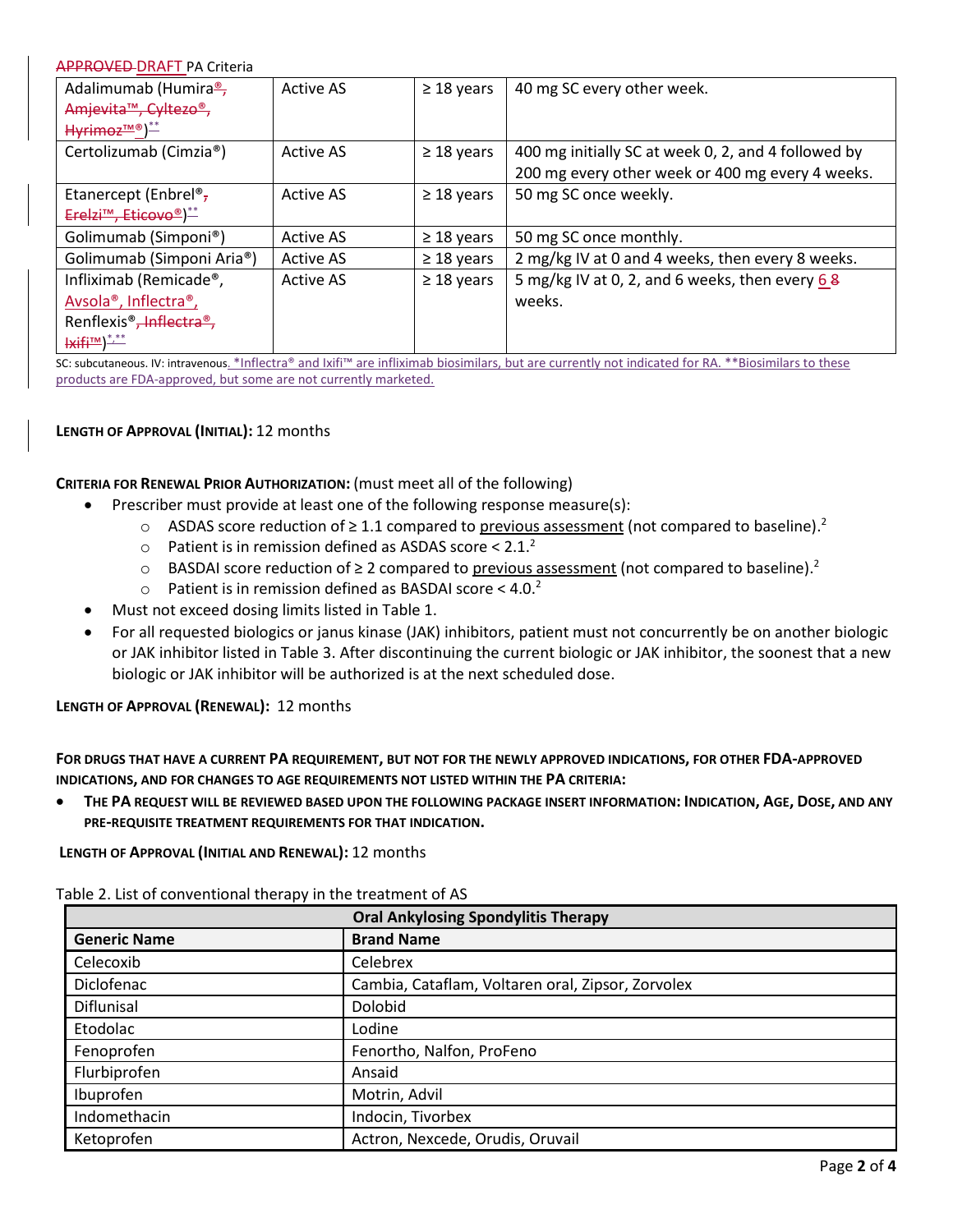#### **APPROVED-DRAFT PA Criteria**

| Meclofenamate  | Meclomen                              |  |
|----------------|---------------------------------------|--|
| Mefenamic acid | Ponstel                               |  |
| Meloxicam      | Mobic, Qmiiz, Vivlodex                |  |
| Nabumetone     | Relafen                               |  |
| Naproxen       | Aleve, Anaprox DS, Naprelan, Naprosyn |  |
| Oxaprozin      | Daypro                                |  |
| Piroxicam      | Feldene                               |  |
| Salsalate      | <b>Disalcid</b>                       |  |
| Sulindac       | Clinoril                              |  |
| Tolmetin       | Tolectin                              |  |

Table 3. List of biologic agents/janus kinase inhibitors (agents not to be used concurrently)

| <b>Biologic Agents/Janus Kinase Inhibitors</b> |                                          |                                     |  |  |  |
|------------------------------------------------|------------------------------------------|-------------------------------------|--|--|--|
| Actemra <sup>®</sup> (tocilizumab)             | Humira® (adalimumab)                     | Rituxan <sup>®</sup> (rituximab)    |  |  |  |
| Amevive <sup>®</sup> (alefacept)               | Hyrimoz <sup>™</sup> (adalimumab-adaz)   | Siliq <sup>®</sup> (brodalumab)     |  |  |  |
| Amjevita <sup>™</sup> (adalimumab-atto)        | llaris <sup>®</sup> (canakinumab)        | Simponi <sup>®</sup> (golimumab)    |  |  |  |
| Cimzia <sup>®</sup> (certolizumab)             | Ilumya <sup>™</sup> (tildrakizumab-asmn) | Simponi Aria (golimumab)            |  |  |  |
| Cingair <sup>®</sup> (reslizumab)              | Inflectra® (infliximab-dyyb)             | Skyrizi <sup>™</sup> (Risankizumab) |  |  |  |
| Cosentyx <sup>®</sup> (secukinumab)            | Ixifi <sup>™</sup> (infliximab-qbtx)     | Stelara® (ustekinumab)              |  |  |  |
| Cyltezo <sup>™</sup> (adalimumab-adbm)         | Kevzara® (sarilumab)                     | Taltz <sup>®</sup> (ixekizumab)     |  |  |  |
| Dupixent <sup>®</sup> (benralizumab)           | Kineret <sup>®</sup> (anakinra)          | Tremfya® (guselkumab)               |  |  |  |
| Enbrel <sup>®</sup> (etanercept)               | Nucala <sup>®</sup> (mepolizumab)        | Tysabri <sup>®</sup> (natalizumab)  |  |  |  |
| Entyvio <sup>®</sup> (vedolizumab)             | Olumiant <sup>®</sup> (baricitinib)      | Xeljanz® (tofacitinib)              |  |  |  |
| Erelzi <sup>™</sup> (etanercept-szzs)          | Orencia <sup>®</sup> (abatacept)         | Xeljanz XR® (tofacitinib)           |  |  |  |
| Eticovo <sup>®</sup> (etanercept-ykro)         | Remicade <sup>®</sup> (infliximab)       | Xolair <sup>®</sup> (omalizumab)    |  |  |  |
| Fasenra <sup>™</sup> (benralizumab)            | Renflexis <sup>®</sup> (infliximab-abda) |                                     |  |  |  |

# References

- 1. 2019 Update of the American College of Rheumatology/Spondylitis Association of America/Spondyloarthritis Research and Treatment Network 2015 Recommendations for the Treatment of Ankylosing Spondylitis and Nonradiographic Axial Spondyloarthritis. Arthritis Rheumatol. 2019;71(10):1599-1613.Arthritis Rheumatol 2016; 68 (2):282-98. Also available a[t https://www.rheumatology.org/Practice-Quality/Clinical-Support/Clinical-Practice-](https://www.rheumatology.org/Practice-Quality/Clinical-Support/Clinical-Practice-Guidelines/Axial-Spondyloarthritis)[Guidelines/Axial-Spondyloarthritis](https://www.rheumatology.org/Practice-Quality/Clinical-Support/Clinical-Practice-Guidelines/Axial-Spondyloarthritis) . Accessed 36/164/2219.
- 2. 2016 update of the ASAS-EULAR management recommendations for axial spondyloarthritis. Ann Rheum Dis 2017; 76:978-91. Available at<https://ard.bmj.com/content/76/6/978> . Accessed 6/4/19.
- 3. Enbrel (etanercept) [package insert]. Thousand Oaks, CA: : Immunex Corp., Amgen Inc.; Nov 2017April 2021.
- 4. Remicade (infliximab) [package insert]. Horsham, PA: Janssen Biotech, Inc; Jun 2018October 2021.
- 5. Humira (adalimumab) [package insert]. North Chicago, IL: AbbVie Inc.; Dec 2018February 2021.
- 6. Cimzia (certolizumab) [package insert]. Smyrna, GA: UCB, Inc.; Mar September 2019.
- 7. Simponi (golimumab) [package insert]. Horsham, PA: Janssen Biotech, Inc.; May 2018September 2019.
- 8. Simponi Aria (golimumab) [package insert]. Horsham, PA: Janssen Biotech, Inc.; Feb 2018February 2021.
- 9. Cosentyx (Secukinumab) [package insert]. East Hanover, NJ: Novartis Pharmaceuticals Corp.; Jan 2018December 2021.
- 10. Taltz (ixekizumab) [package insert]. Indianapolis, IN: Eli Lilly and Company; March November 2021.
- 11. Xeljanz/Xeljanz XR (tofacitinib) [package insert]. New York, NY: Pfizer; January 2022.
- 12. Inflectra (infliximab-dyyb) [package insert]. New York, NY: Pfizer; March 2022.
- 13. Renflexis (infliximab-abda) [package insert]. Jersey City, NJ: Organon & Co.; January 2022.
- 10.14. Avsola (infliximab-axxq) [package insert]. Thousand Oaks, CA: Amgen, Inc; Sept 2021.